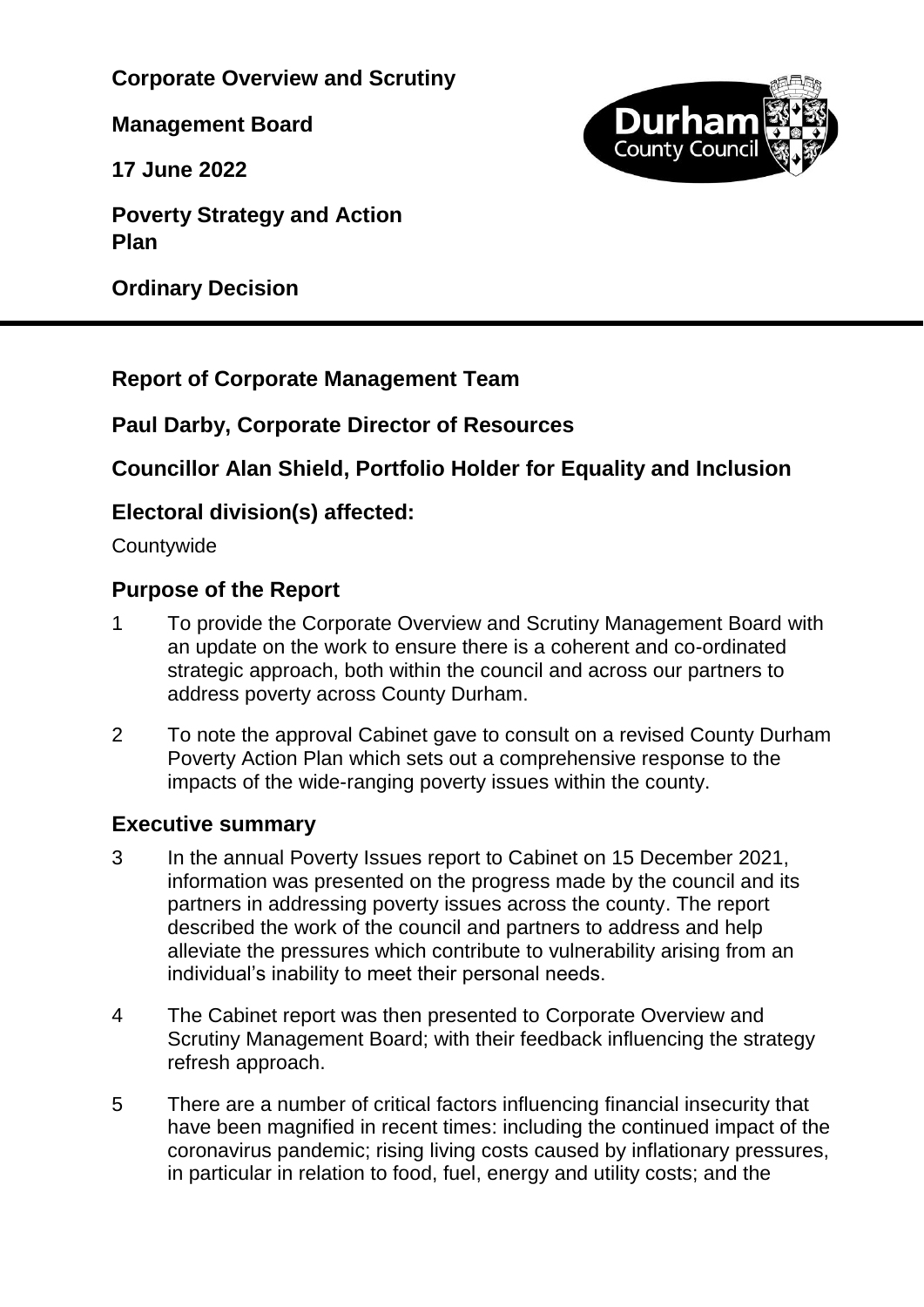economic uncertainty arising from events in the Ukraine which is compounding the squeeze on household budgets.

- 6 There are lasting impacts of financial insecurity in relation to mental wellbeing and health in general; it is therefore imperative that the council and partners continue to consider key information on demand for financial and other support and ensures that low income households, particularly those in crisis, are supported as much as possible.
- 7 The council co-ordinates its efforts to tackle poverty through the Poverty Action Steering Group (PASG). This is a cross-council senior officer group, chaired by the Corporate Director of Resources and attended by the Cabinet member for Equality and Inclusion.
- 8 Partnership working is key to tackling the issues arising from poverty and during the pandemic this has been strengthened with the use of additional funding to enable those organisations to offer appropriate support when dealing with vulnerable households presenting with financial insecurity.
- 9 At the Cabinet meeting in December, it was agreed that the Poverty Strategy and Supporting Action Plan would be refreshed and brought back to Cabinet for consideration.
- 10 Work has therefore been undertaken with PASG and across services to consider the overall vision and objectives for the Strategy refresh – and the actions which will underpin delivery against the objectives set out in the Strategy.
- 11 A draft updated strategy and action plan has been developed as a result of that review process and is presented for consideration. It is proposed that further consultation is carried out to ensure that partners and other key strategies, such as the emerging Inclusive Economic Strategy are fully aligned. A further report will then be brought back to Cabinet following that consultation to update the Poverty Strategy and Supporting Action Plan in line with that feedback.

#### **Recommendation(s)**

- 12 Corporate and Overview and Scrutiny Management Board is recommended to:
	- (i) note the contents of this report and the revised Poverty Strategy and Action Plan for wider consultation and engagement with partners and stakeholders; and
	- (ii) note that a further report will be brought back to Cabinet following that consultation to update the Poverty Strategy and Supporting Action Plan in line with that feedback.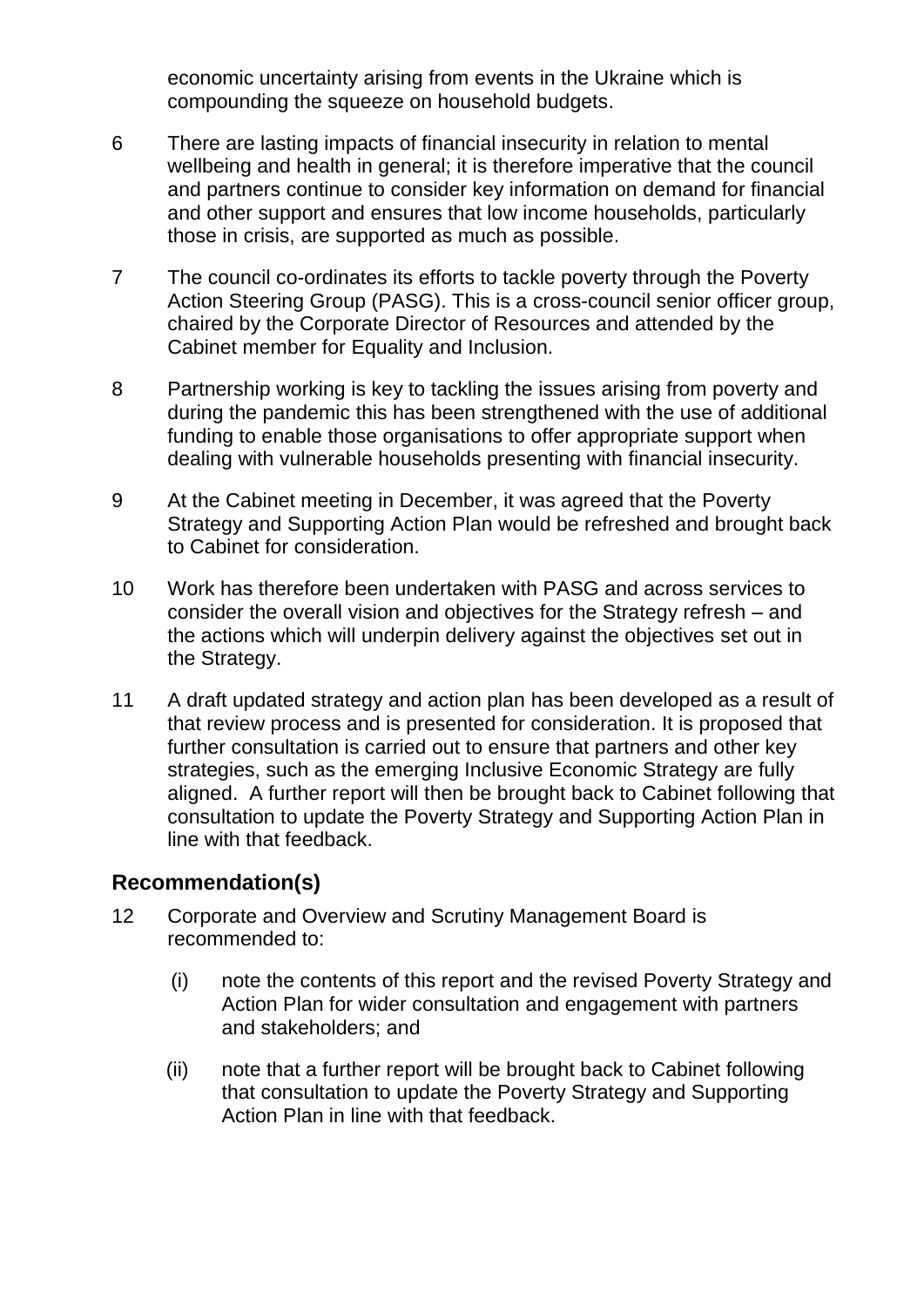## **Background**

- 13 The latest annual update report setting out the progress made by the council and its partners in addressing poverty issues across the county was presented to Cabinet 15 December 2021. The report described the work of the council and partners to address and help alleviate the pressures which contribute to vulnerability arising from an individual's inability to meet their personal needs.
- 14 The council co-ordinates its efforts to tackle poverty through the Poverty Action Steering Group (PASG). This is a cross-council senior officer group, chaired by the Corporate Director of Resources and attended by the Cabinet member for Equality and Inclusion.
- 15 The council has worked closely with many key partners since 2011 to help County Durham residents cope with the changes to welfare and issues relating to poverty. Initially, the focus was on co-ordinating and providing help and assistance to those in crisis. In recognition of the wider impact of the changes on the county, the scope of the PASG was broadened in 2015 to take a more comprehensive overview of the wider poverty issues, and the council's first Poverty Action Plan was approved by Cabinet in October 2015.
- 16 Many of the drivers of poverty, such as the strength of the economy, employment, wage rates, national welfare provision and inflation, are beyond the council's direct control. Therefore, the Council developed a strategy and plan focused on improving services and opportunity for those residents in County Durham who are experiencing poverty.
- 17 The Councils ambition has always been to do more than passively support residents to claim benefits and pay their rent or to help those in crisis. The vision for 2020-21 was to *"to improve the standard of living and daily lives of those residents in County Durham who are currently experiencing immediate financial hardship due to the COVID-19 pandemic and associate economic shocks; and to help alleviate long term issues that can lead households on low incomes to experience financial pressures and poverty".*
- 18 The Poverty Issues report presented to Cabinet in December 2021 set out in detail the range of factors influencing financial hardship across the county's households; particularly those brought about by the coronavirus pandemic. Government funding and the Council's financial support mechanisms have been utilised to mitigate some of those impacts which have been further compounded by rising costs of living, significant energy cost increases, removal of the £20 per week Universal Credit and emerging pressures on the economy from recent events in the Ukraine.
- 19 The increased pressures seen on our most vulnerable households has resulted in increased demand for support through the Welfare Assistance Scheme, which has seen unprecedented demand and call volumes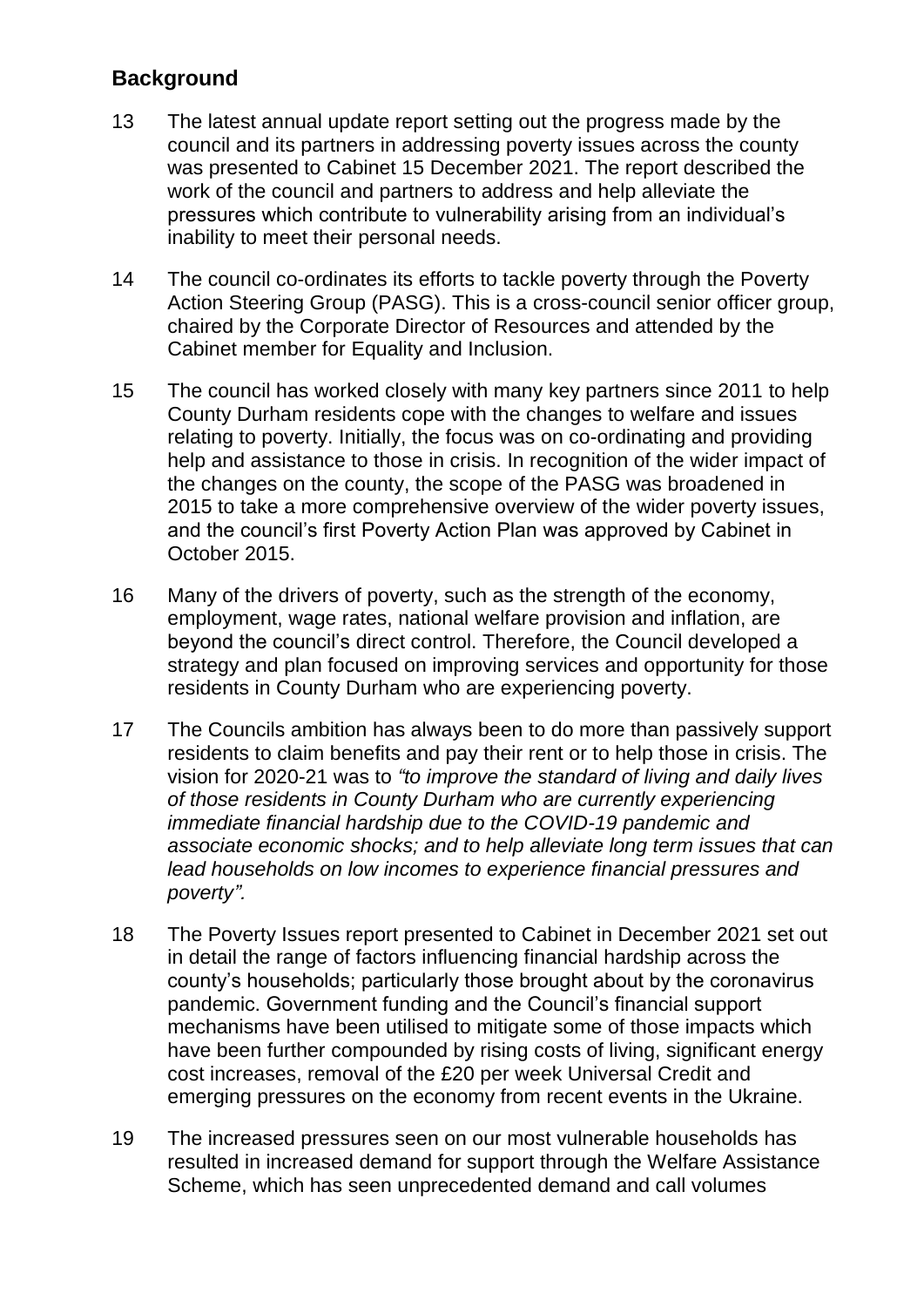regularly exceeding 500 per week and awards for Daily Living Expenses costing an average of £43,643 per month during the last quarter compared to £37,156 during the same period in 2020/21 – a 17.5% increase. Demand for Discretionary Housing Payments also continues to be high.

- 20 The Government's Household Support Fund has provided Durham with £4.6m to enable support to be provided to vulnerable households during the winter period. This has enabled the Council to put a number of schemes in place to provide food, fuel vouchers and other support for essential household items so that those households could access food, clothing and support to stay warm. This funding has supported a range of households identified as vulnerable such as families with children on free school meals, young carers, kinship carers, households identified as vulnerable by Social Work professionals and Health Visitors. Delivery of the support has been through both internal services and our partners.
- 21 In order to ensure that the right support was provided, the Government's funding has been supplemented by an additional £240,000 from the Welfare Assistance Reserve.
- 22 The council has continued to support the networks of foodbanks within the county with support through the Household Support Fund for those in fuel poverty, with foodbanks distributing food and fuel on the council's behalf.
- 23 The foodbanks have identified rising demand where households have insufficient income caused by cost of living rises, especially energy. They are reporting that more people over 50, including pensioners, are no longer managing and have been identified as a significant cohort within this group.

## **Cost of Living pressures**

 $\overline{a}$ 1

- 24 The UK is experiencing cost of living pressures which are severely impacting some households. These pressures are resulting in households across the county struggling to meet their basic household costs and will lead to residents being in financial difficulty for the first time. Those lowincome households which spend a larger than average proportion of their income on energy, fuel and food will be more affected by price increases whilst also experiencing the 1.25% increase in National Insurance Contributions from April 2022.
- 25 In February 2022, inflation reached its highest recorded level since 1992<sup>1</sup>, affecting the affordability of goods and services for households. Consumer prices, as measured by the Consumer Prices Index (CPI), were 6.2% higher in February 2022 than a year before. The OBR forecasts inflation to

https://assets.publishing.service.gov.uk/government/uploads/system/uploads/attachment\_data/file/1062477/Spr ing\_Statement\_2022\_Print.pdf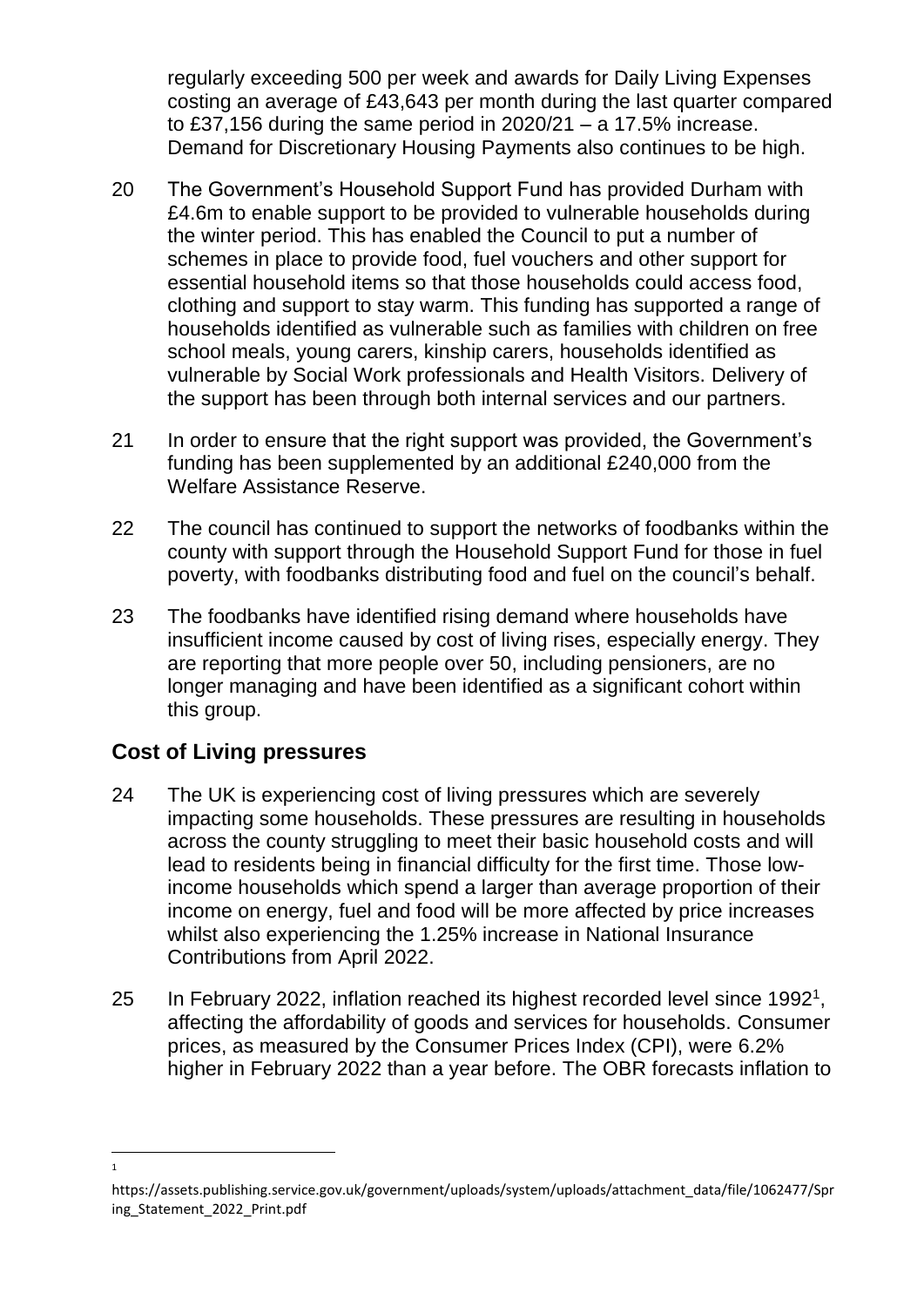remain elevated through 2022 and 2023, peaking at 8.7% in Q4 2022. On an annual basis, inflation is forecast to be 7.4% in 2022.

- 26 The cost of household staples is also rising, with pasta prices up 15%, cooking oil up 16% and margarine soaring 37% in the year to January, squeezing household budgets. A particularly important driver of inflation is energy prices, with household energy tariffs increasing and fuel costs going up.
- 27 In the year to January 2022, domestic gas prices increased by 28% and domestic electricity prices by 19%, due in part to the global gas demand as pandemic restrictions were lifted and with lower than normal production of natural gas. On 3 February, the regulator Ofgem announced<sup>2</sup> that the domestic energy price cap would increase from its current equivalent annual level of £1,277 per year to £1,971 in April; a 54% increase. The price rise for prepayment meter customers, who can include some of the poorest and most vulnerable in society, is slightly higher. The increase for prepayment meter customers is typically £708 a year.
- 28 In the government's Spring Statement delivered on 23 March 2022, the Chancellor announced measures to help address rising living costs including: an additional £500 million of Household Support Fund money; a temporary 5p cut to fuel duty; a raise in the threshold at which people start paying National Insurance to £12,570; and a pledge to cut the basic rate of income tax from 20p to 19p before the next general election.
- 29 Despite these announcements, household budgets will still be squeezed in the coming months as the OBR forecasts wages will fall in real terms (after inflation) this year and next, which will affect household incomes.

## **Poverty Action Strategy and Plan 2020-2021**

- 30 As the COVID-19 pandemic evolved and residents and communities were 'locked down', we started to see a shift in reported issues, particularly in relation to household finance.
- 31 The Poverty Action Strategy and Plan was updated to reflect this in November 2020. Existing actions were brought forward to address the impacts of the pandemic and some new short-to-medium term initiatives and investments were added.
- 32 Emerging actions required to help our residents' financial circumstances during the pandemic were captured under the following strategic aims and four workstreams were taken forward with key partners and stakeholders to help achieve these aims:

-

<sup>2</sup> https://www.ofgem.gov.uk/publications/price-cap-increase-ps693-april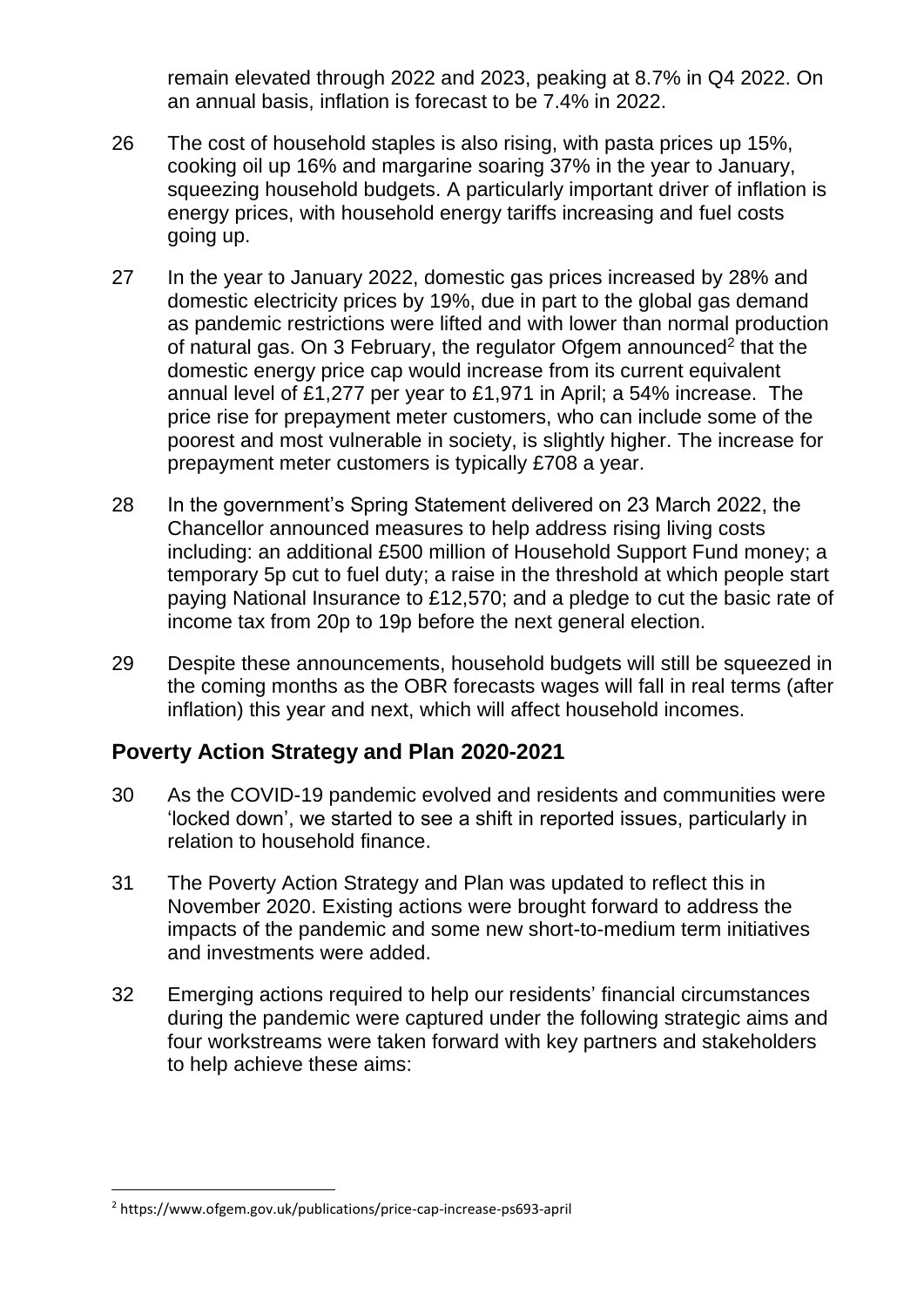- (a) to improve our understanding of immediate financial hardship and both short and long term poverty, and the impacts on County Durham's residents:
	- (i) short term restarting/resetting society June to December 2020;
	- (ii) medium term  $-$  living with COVID-19  $-$  2021;
	- (iii) longer term recovering 2022;
- (b) to foster employability, personal wellbeing and sense of worth for residents experiencing immediate hardship and/or poverty;
- (c) residents receive the best support and advice available concerning their financial situation; and
- (d) children and families have access to specific resources in response to the measures in place to combat COVID-19.

### **Poverty Action Strategy and Plan Review**

- 33 Whilst the council has supported its most vulnerable residents over recent years and has intensified support during the COVID-19 pandemic, there is much still to do to promote social inclusion and support financially vulnerable residents and their families, particularly given the current household costs pressures on residents.
- 34 The PASG has reviewed the current strategy and action plan. This included consulting with services across the council and informally with key partners to ensure the Council was making best use of our collective resources, learn from what has worked well and identify any gaps, and use of available data and local intelligence to ensure the support is targeted to where it is needed most.
- 35 A PASG workshop was held in January 2022 to look back on what had been delivered and achieved so far and to identify areas where new/ revised practical interventions are required to help mitigate or prevent the impacts of poverty and help shape the revised strategy and action plan.
- 36 Attendees recognised the importance of working with our partners and attendees also highlighted the positive impacts of using intelligence more effectively and combining data to better target support and intervene before people get into crisis. Attendees also noted the need to better join up the Poverty Action Strategy and Plan with other council service delivery plans and the delivery plans of key partners.
- 37 Through group discussions it was apparent that whilst specific actions are still needed to continue to address the impacts of the COVID-19 pandemic in the new action plan, the overarching vision needs to better address the wider issues of inequalities i.e. to reflect the longer term impacts of all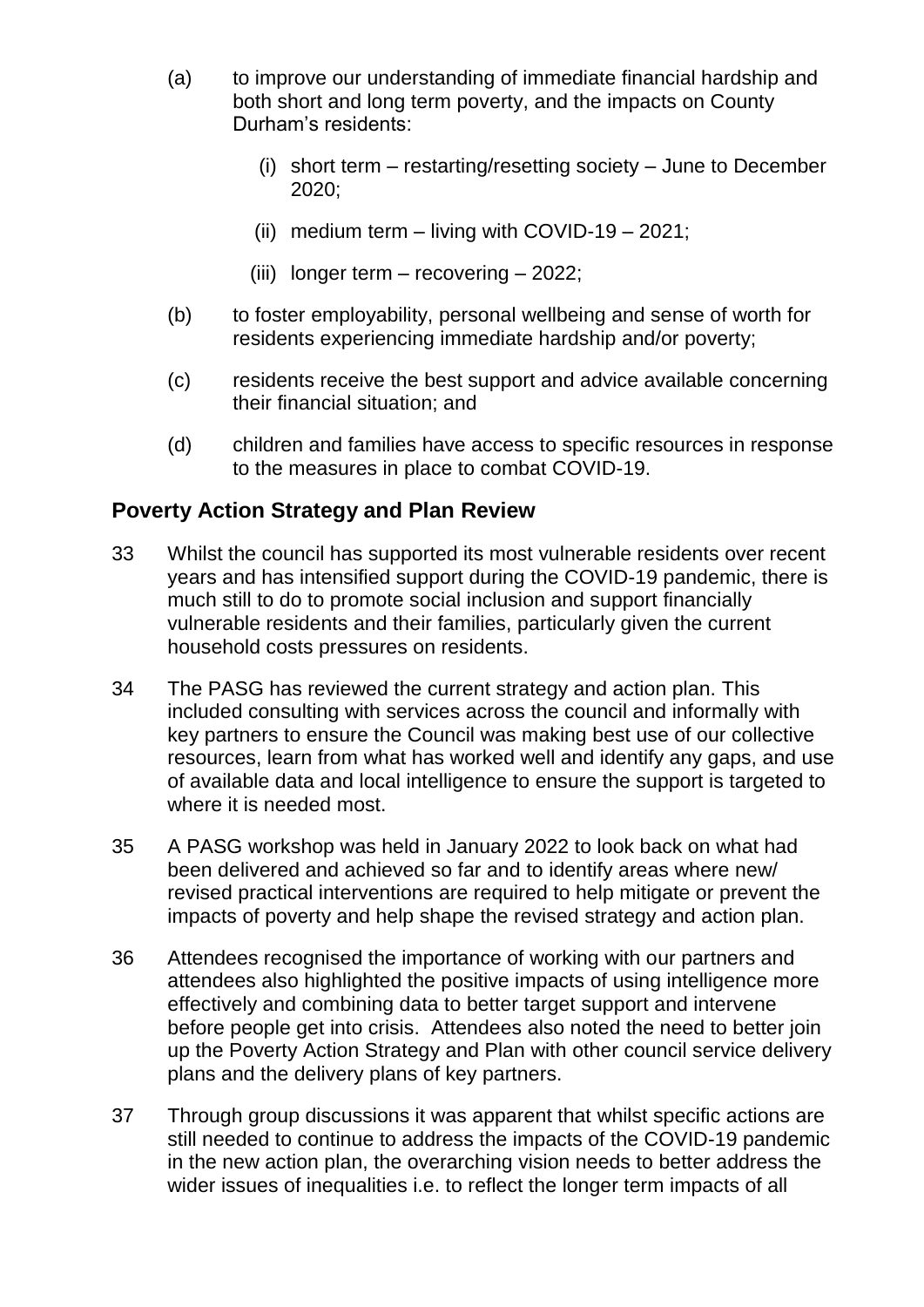forms of poverty which many residents experienced even before the pandemic and will continue to experience once we 'live and work with Coronavirus' going forward.

- 38 It was also apparent that some actions have been adopted as permanent ways of working i.e. 'business as usual' as they complement and help collectively to address the underlying issues around the county, but there are still gaps in current service provision, where projects and initiatives need to be identified to help achieve new priorities.
- 39 It is recognised that the Inclusive Economic Strategy is fundamental to opening up the routes out of poverty and will be key to ensuring communities are supported to thrive. Maximising money going into our local communities, job creation and supporting businesses to start up and grow are key determinants in terms of tackling systemic and generational poverty issues.
- 40 Work has also been undertaken with Public Health in order to ensure that health needs are better and more closely aligned to the Poverty Strategy.
- 41 Additional engagement exercises with individual council teams and key partners were also delivered to inform the refresh of the Poverty Action Strategy and Plan.
- 42 It should be noted that the Child Poverty Working Group is also refreshing their action plan; with the work being aligned across the two key strategic groups.

#### **Revised Poverty Action Strategy and Plan**

- 43 The strategy aims to provide focus, strategic direction and priorities for improving services and opportunities for residents in County Durham who are experiencing poverty and will cover a four-year period up to 2026.
- 44 The aim is to do more than support residents to claim benefits and pay their rent or deal with those in crisis, though these remain important components. The PASG are seeking to improve the evidence and analysis and to make it everyone's business to support residents and mitigate the impacts of all forms of poverty. The Council should aspire to developing a compassionate coherent culture that seeks to maximise the value of our collective resources and appreciates the obstacles that internal and external silos create to supporting our financially vulnerable residents.
- 45 To help develop a new Economic Strategy for the county, an economic review of the county has been undertaken and an Economic Statement developed. This was considered and approved by Cabinet in December 2021. This statement provides an overview of our economic performance, suggests the areas of the economy that we need to collectively support, and firmly positions the county in regional and national conversations relating to economic growth and levelling up. Consultation to help frame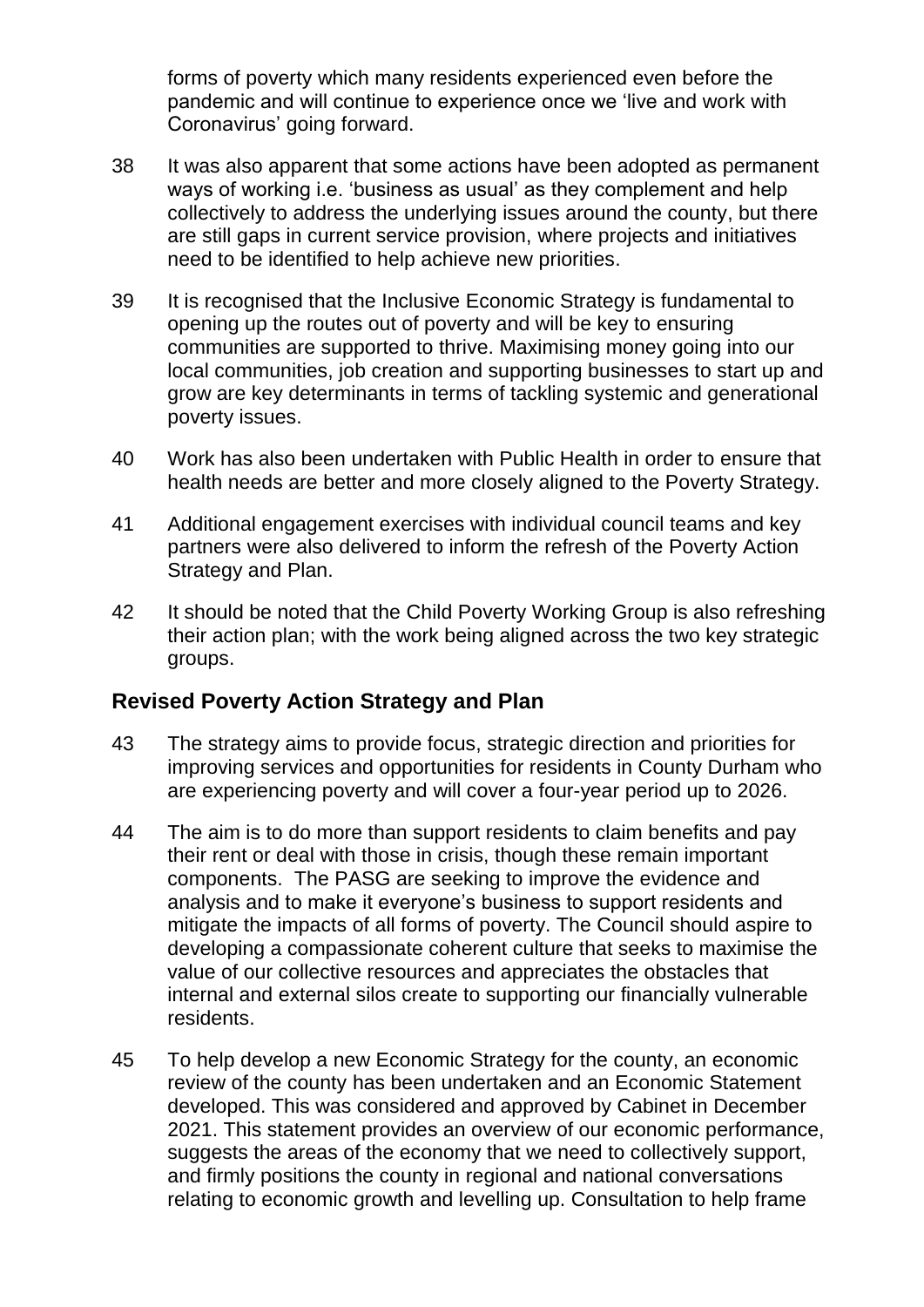the development of the Economic Strategy by Summer 2022 is currently underway.

- 46 The review of the Poverty Action Strategy and Plan undertaken by the PASG has considered the council's Economic Statement, wider policy implications and rising living costs and considered how we can increase access to fresh, healthy, affordable food, support residents struggling with increases in their cost-of-living expenses and loss of income, and how we can help residents improve their overall financial circumstances.
- 47 The Vision for County Durham 2035 was written together with partner organisations and the public and sets out what we would like the county to look like in 15 years' time. It was approved by Council and launched by the County Durham Partnership in 2019.
- 48 The Vision for County Durham is structured around three ambitions, namely:
	- (i) More and better jobs
	- (ii) People live long and independent lives
	- (iii) Communities are well connected and supportive of each other
- 49 Each of the three ambitions contains a number of objectives; the following objective which supports 'more and better jobs' has been adopted as the vision of the Poverty Action Steering Group, with the wording "to work together" added in:

#### *To work together so fewer people will be affected by poverty and deprivation in the county*

- 50 To achieve the best possible outcomes for residents experiencing poverty, it is proposed that the revised strategic objectives will be:
	- Objective 1: Use intelligence and data to target support to low-income households
	- Objective 2: Reduce the financial pressures on people facing or in poverty
	- Objective 3: Increase individual, household and community resilience to poverty

Objective 4: Reduce barriers to accessing services for those experiencing financial insecurity

51 The strategy is underpinned by a revised action plan which focuses on new actions and commitments which will enable the council to deliver the key priorities that have identified as being most important for reducing poverty levels in County Durham and achieving our vision.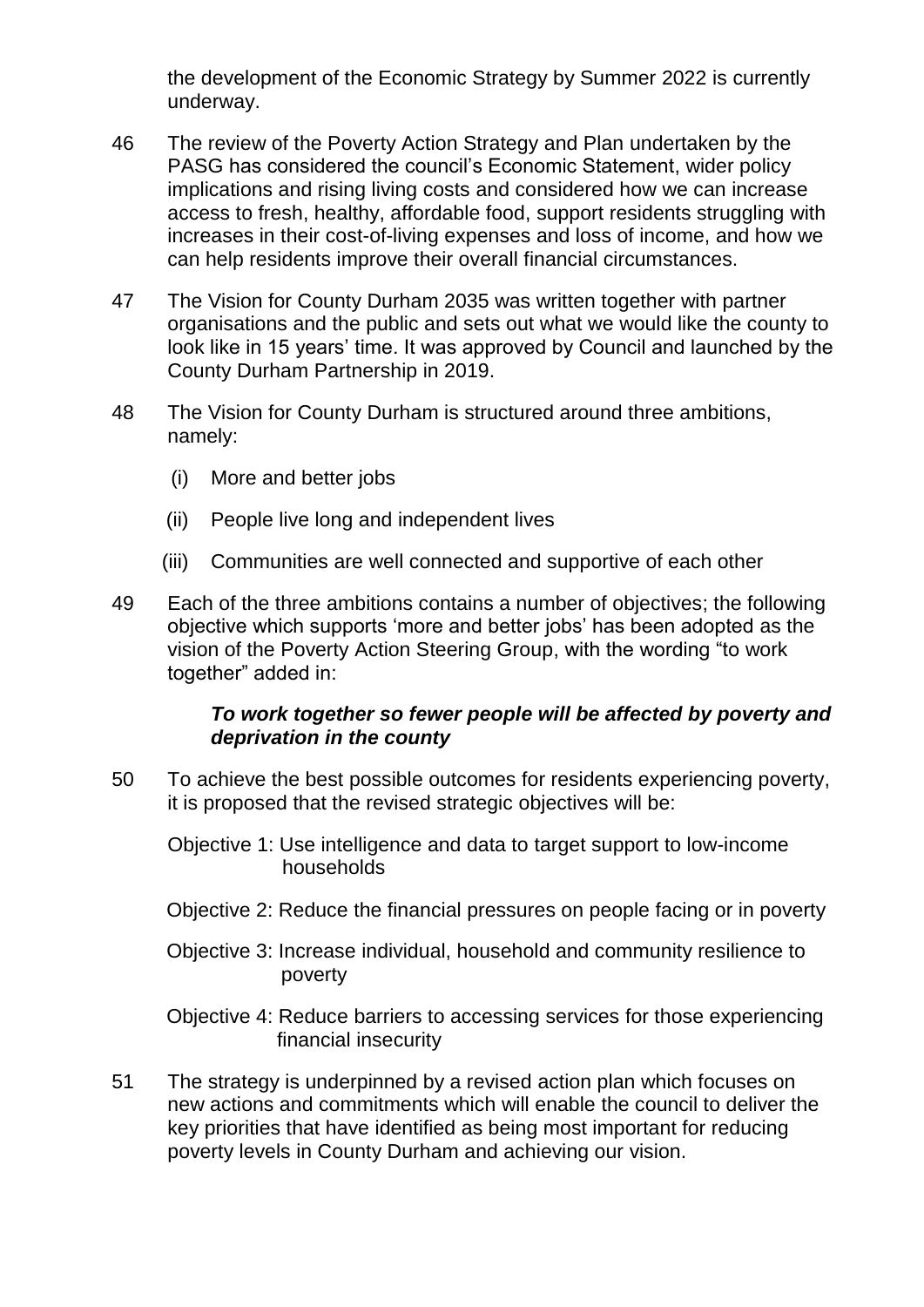52 Although a major focus of the last 24 months has been effectively supporting vulnerable households impacted by COVID-19 restrictions, moving forward the focus will be on a strong strategic approach to supporting residents dealing with household costs pressures with coordinated advice and guidance, and partners playing a key role in delivery. It will involve helping residents move away from accessing food/financial support through crisis intervention support such as foodbanks, energy banks and welfare assistance etc. by working with key providers such as the credit unions to improve access to low-cost loans and supporting work to address fuel poverty and digital exclusion etc.

#### **Next steps**

- 53 The revised strategy and action plan is attached at Appendix 2. These new and updated actions complement existing projects, initiatives and services and will be delivered alongside to further enhance and improve outcomes for our residents.
- 54 Through consultation and engagement, all partners will be encouraged to comment and contribute to the ongoing development and delivery of the revised Poverty Action Strategy and Plan, as this will be fundamental to its successful delivery and achieving better outcomes for the residents of County Durham. The suggested consultation timetable is detailed below.

| <b>Date</b>  | <b>Consultees</b>                   |
|--------------|-------------------------------------|
| April – June | AAPs                                |
| April        | Advice in County Durham Partnership |
| April        | <b>Housing Provider Forum</b>       |
| April - May  | <b>County Durham Partnership</b>    |
| $May - June$ | Economic Partnership                |
| $May - June$ | Health & Wellbeing Partnership      |
| May - June   | Children's Partnership              |

55 The council's PASG will continue to provide leadership and direction in delivering against the action plan and co-ordinating and joining up the response internally within the Council. Existing workstreams will continue to work with services and partners to deliver some of the immediate actions where necessary, although it is expected a lot of the activity can be delivered through existing resources and organisations. Working with partners from across the public, private and third sector will continue to underpin our approach.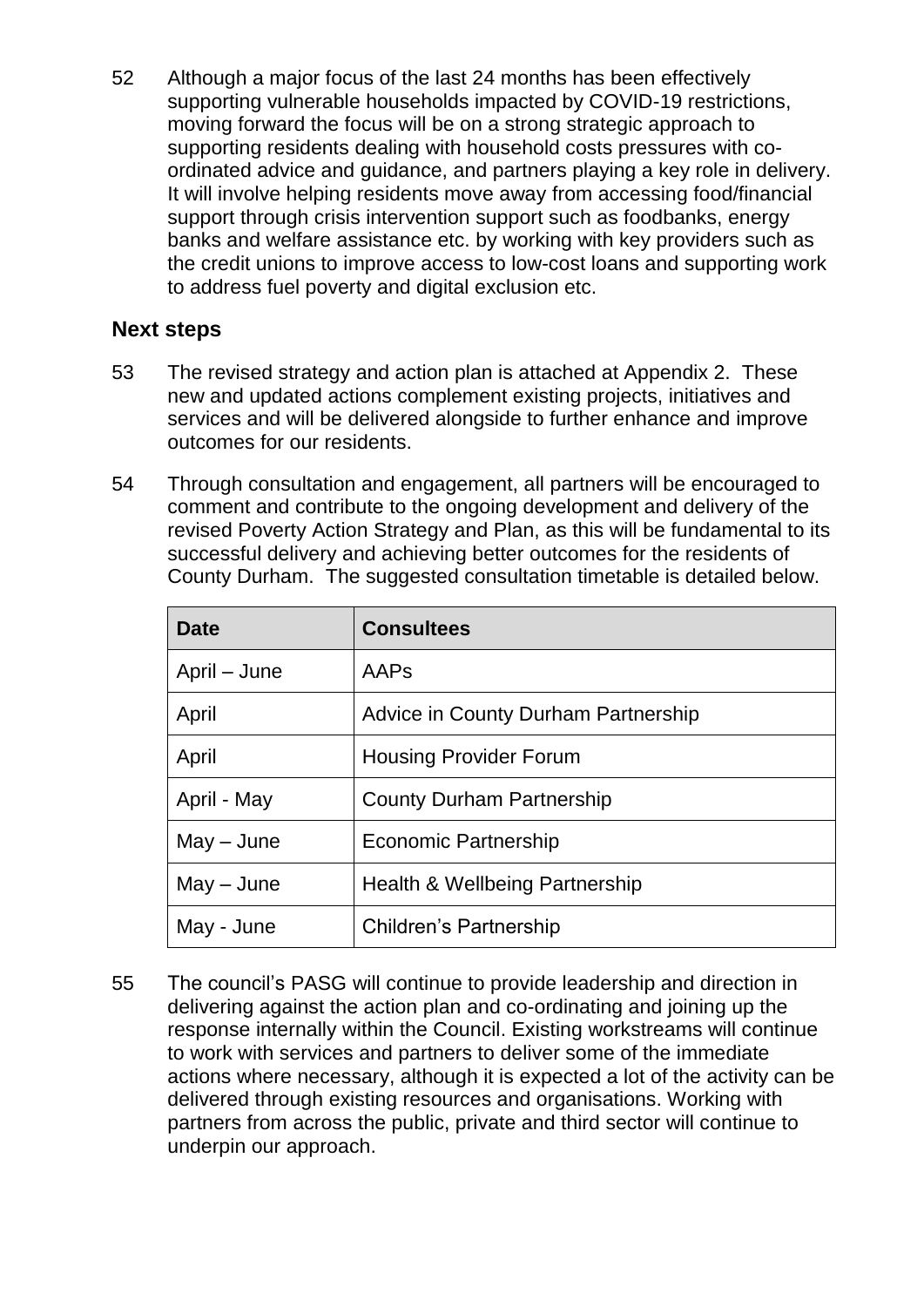- 56 The existing relevant services, projects and initiatives from the previous action plan which have been adopted as 'business as usual' will continue to be monitored and reported via the appropriate service reporting channels and also regular updates will be given to the PASG.
- 57 Annual updates for the Poverty Strategy and Action Plan will be provided for Cabinet, the County Durham Partnership, The Advice in County Durham Partnership, AAPs and other partners.
- 58 The strategy and action plan will be formally reviewed on an annual basis.

### **Conclusion**

- 59 The council has consistently recognised that it cannot reduce poverty on its own as this requires a system wide response: collaboration and a focus on delivering common outcomes is the key to success.
- 60 Although a major focus of the last 24 months has been to support vulnerable households impacted by COVID-19 restrictions, the Council and its partners have continued to address the underlying issues experienced by low-income households and the impacts starting to be seen due to the current rise in basic household living costs.
- 61 During the pandemic our efforts to address and alleviate poverty increased significantly but there is still much to do. By maintaining our partnershipbased approach to delivering the Poverty Action Strategy and Action Plan, we are making it everyone's business to respond to poverty and ensure financial inclusion.

## **Background papers**

None

#### **Other useful documents**

- [Cabinet report, Poverty Issues, December 2021](https://democracy.durham.gov.uk/documents/s149088/Poverty%20Issues_.pdf)
- [Cabinet report, Poverty Issues, November 2020](https://democracy.durham.gov.uk/documents/s129326/Poverty%20Cabinet%20report%20November%202020%20v2.3.pdfhttps:/democracy.durham.gov.uk/documents/s129326/Poverty%20Cabinet%20report%20November%202020%20v2.3.pdf)
- [Cabinet report, COVID-19 planning and response, 5 June 2020](https://democracy.durham.gov.uk/documents/s122804/COVID-19%20Cabinet%20report.pdf)
- [Poverty Dashboard –](https://www.durhaminsight.info/poverty/#/view-report/0a6673a628fd4d9597f0d3aa83105659/___iaFirstFeature) Durham Insight

## **Author(s)**

Mary Readman Tel: 03000 266116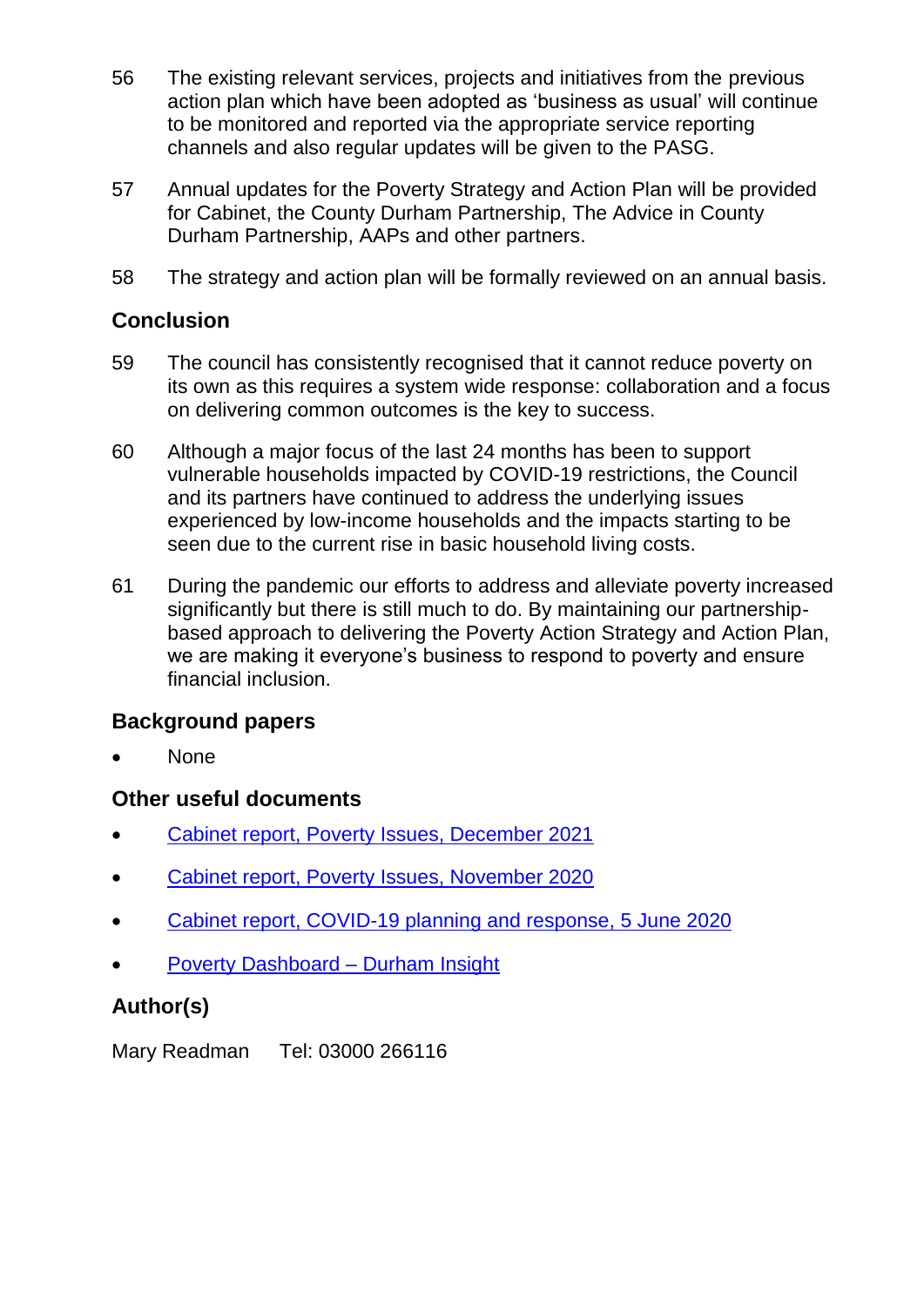## **Appendix 1: Implications**

## **Legal Implications**

There are no direct legal implications arising out of this report.

## **Finance**

The council supports welfare provision and poverty alleviation through key service budgets across the council, such as the Welfare Assistance Fund and Discretionary Housing Payments (DHP) policy which are administered by the council's Transactional Services Teams. The council also offers discretionary Council Tax relief to individuals and households in financial hardship and has protected residents from government reductions in Council Tax Benefit through the approach it has taken to local Council Tax Support.

The longer-term financial implications for the council are at this stage difficult to quantify and are dependent on the speed of economic recovery.

## **Consultation**

The draft Poverty Strategy and Action Plan will be informed by feedback and engagement through consultation with council services and partners during the coming months.

## **Equality and Diversity / Public Sector Equality Duty**

The council's Welfare Assistance Scheme, Discretionary Housing Payments policy, and Local Council Tax Reduction Scheme, have been subject to equality impact assessments where appropriate.

## **Climate Change**

Not applicable.

## **Human Rights**

Not applicable.

## **Crime and Disorder**

Not applicable.

## **Staffing**

There are no staffing implications.

## **Accommodation**

Not applicable.